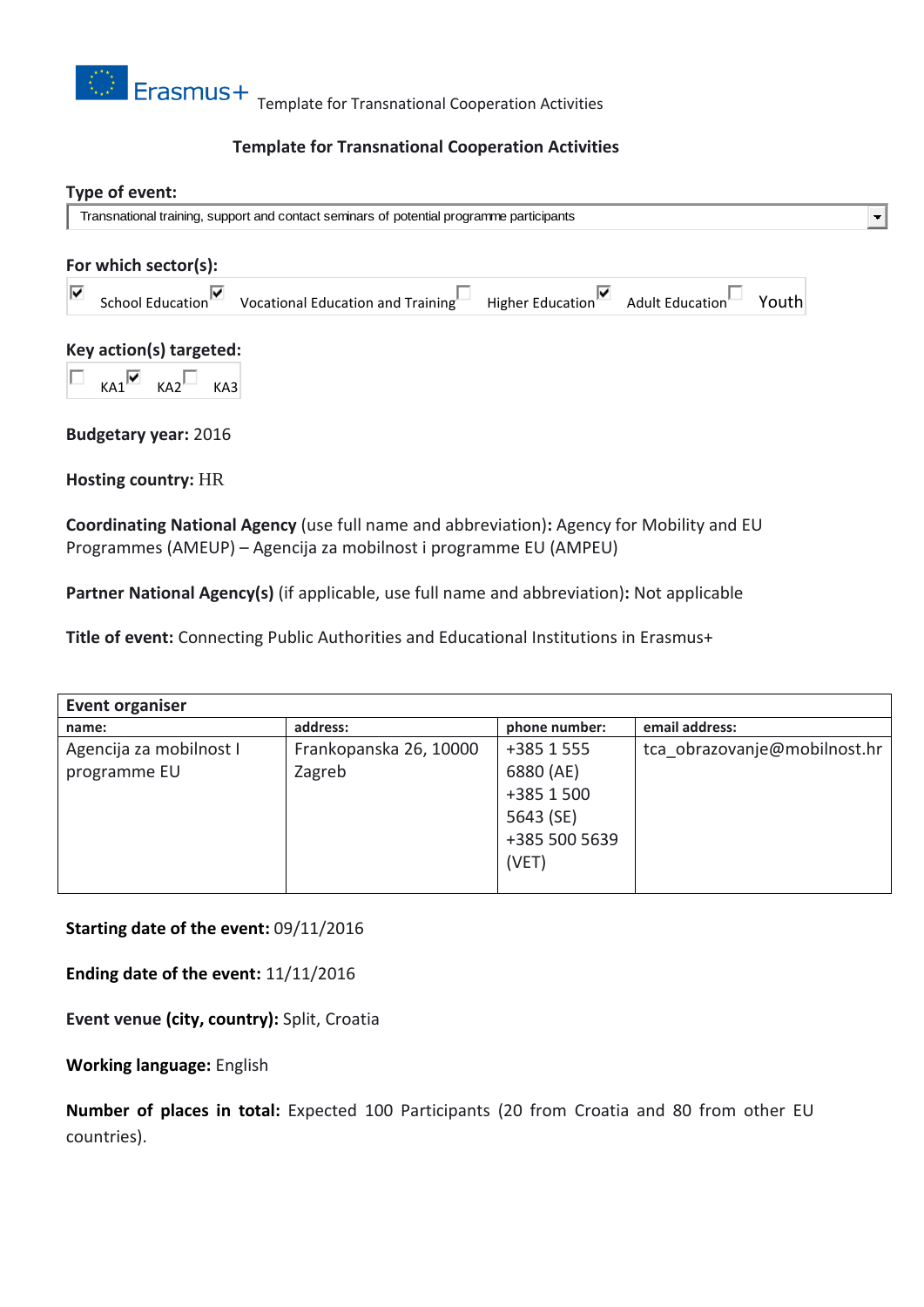

## **Number of participants per country**: max. 5 participants per country

## **Profile of participants:**

- representatives of public bodies at local, regional or national level responsible for preschool and school education, vocational education and training and/or adult education;
- staff (headmasters or project managers) from schools/institutes/educational centres (from pre-school to upper secondary education, and including vocational education and adult education)

#### **Themes and goals of the event:**

The purpose of this international seminar is to enable the connection of local and regional authorities and educational institutions with the ultimate goal of designing Erasmus + projects aimed at the modernisation and internationalisation of education and training sectors. This seminar will be an opportunity to find European partners with similar interests to develop project ideas for new Erasmus+ Strategic partnerships (KA2) in the fields of pre-school and school education, vocational education and training and/or adult education.

## **Expected results:**

- find European partners with similar interests to develop project ideas for new Erasmus+ Strategic partnerships in the fields of pre-school and school education, vocational education and training and/or adult education;
- exchange of good practices and establishment of cross sectoral and transversal cooperation
- learning about the possibilities for funding and cooperation through Erasmus+;
- presentation of successful examples of projects with local and regional authorities in the field of education and training.

#### **Programme of event:** available soon on the event webpage

**Event's webpage** (if applicable): [http://www.mobilnost.hr/hr/informativne-i-promotivne](http://www.mobilnost.hr/hr/informativne-i-promotivne-aktivnosti/medusektorski-kontaktni-seminar-connecting-public-authorities-and-educational-institutions-in-erasmus-od-9-do-11-studenoga-2016-godine-u-splitu/)[aktivnosti/medusektorski-kontaktni-seminar-connecting-public-authorities-and-educational](http://www.mobilnost.hr/hr/informativne-i-promotivne-aktivnosti/medusektorski-kontaktni-seminar-connecting-public-authorities-and-educational-institutions-in-erasmus-od-9-do-11-studenoga-2016-godine-u-splitu/)[institutions-in-erasmus-od-9-do-11-studenoga-2016-godine-u-splitu/](http://www.mobilnost.hr/hr/informativne-i-promotivne-aktivnosti/medusektorski-kontaktni-seminar-connecting-public-authorities-and-educational-institutions-in-erasmus-od-9-do-11-studenoga-2016-godine-u-splitu/)

**Travel information:** Split [international](http://www.split-airport.hr/index.php?lang=en) airport is connected to many cities in Europe.

**Event fee** (amount in EUR, if applicable): The seminar fee is 50,00 EUR per participant.

**Event fee** (what the fee covers): Participants will be charged by the organiser. Agency for Mobility and EU Programmes covers the cost of accommodation in a single room for two nights, all planned meals, cultural activities and materials for the seminar.

**Travel costs** (who covers the travel costs): to be covered by the sending NA